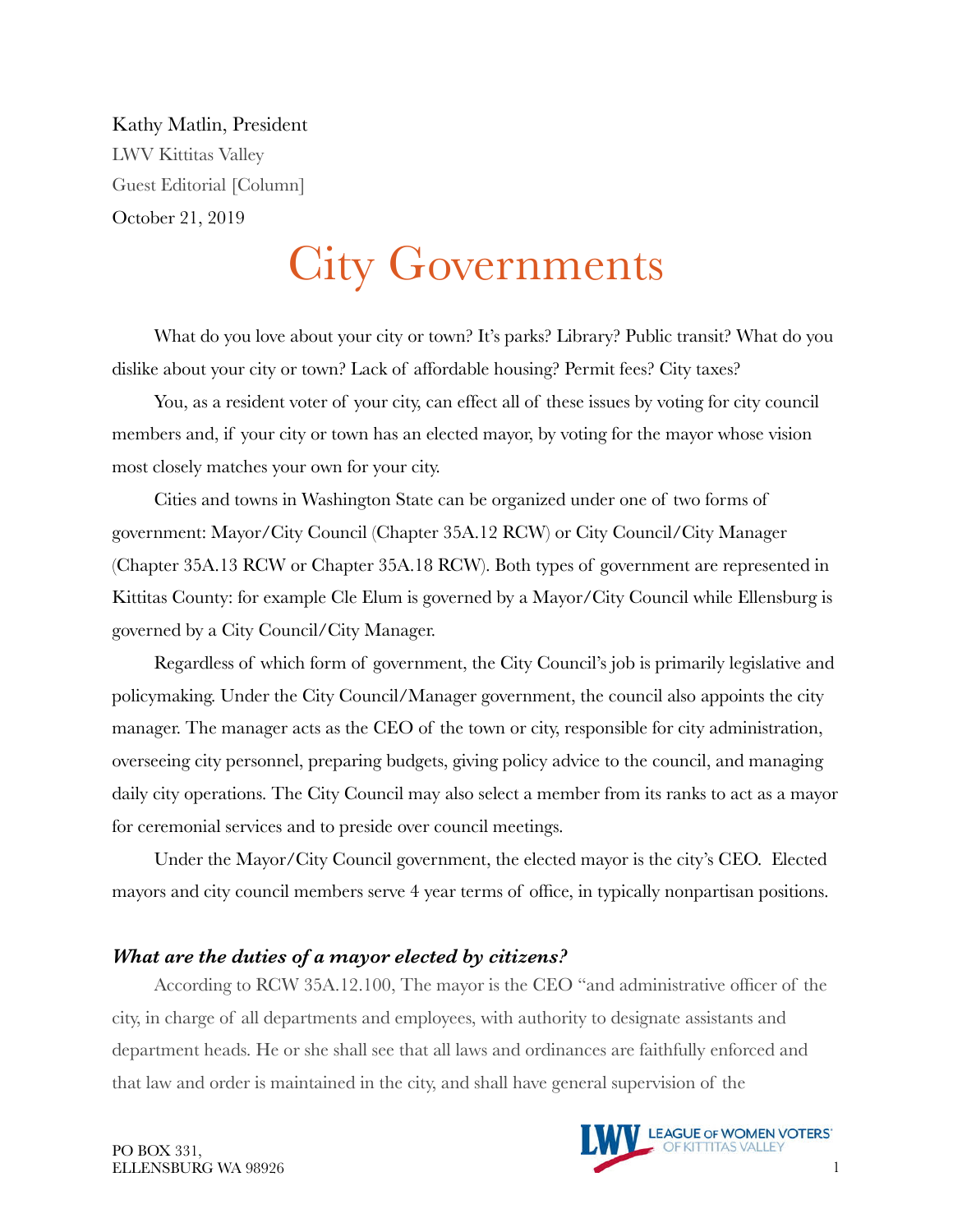administration of city government and all city interests. He or she shall prepare and submit to the council a proposed budget. The mayor shall have the power to veto ordinances passed by the council."

### *What are the duties of a city or town council?*

Regardless of governance type, city councils do not administer city affairs - that is the purview of the mayor under Mayor/Council government or the city manager under Council/ Manager government.

No matter which type of city government, the council sets city policies through passage of city ordinances or resolutions. Analyzes the city's needs, alternatives, and available resources in crafting ordinances and resolutions, and approves the city budget.

Under Council/Manager type government, the city council appoints, evaluates, and if necessary, removes the city manager.

## *What is the city's service area?*

The area within the city limits. While city amenities such as parks, public transit, etc. may be enjoyed by non-residents, it is those within the city limits whose taxes fund the majority of city amenities. Only registered voters within the city limits may vote for a city council member and mayor.

## *What services do cities provide?*

Depending on the size of a town or city, it may provide any or all of these:

- parks, trails, and greenspace
- libraries, community centers, performance spaces
- policing & municipal courts
- fire fighting
- utilities (such as power (electricity, gas), sewer, water, telecommunication, cable/internet,

garbage, recycling, etc.)

• public transit